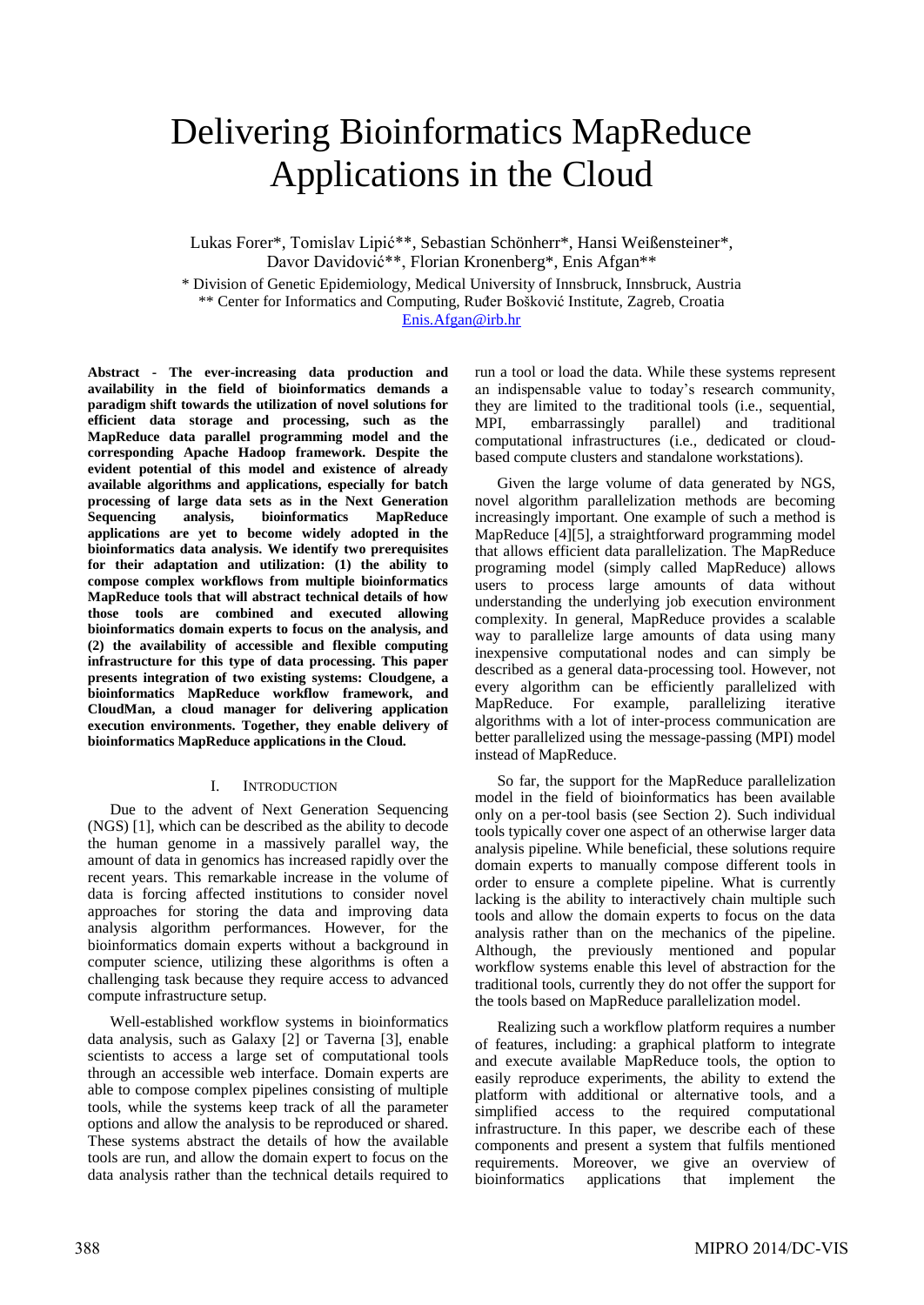MapReduce model, some of which have already been integrated into the presented system.

# II. BIOINFORMATICS MAPREDUCE APPLICATIONS

The most widely used open-source implementation of MapReduce programming model for large data batch processing is Apache Hadoop [\[6\].](#page-4-4) Hadoop also includes several sub-projects such as a distributed file system (HDFS) used for data storage in combination with MapReduce and Hadoop Pig, a high-level dataflow language to simplify the generation of MapReduce jobs. Within MapReduce, the user is responsible to write the *map* and *reduce* functions according to the algorithm's requirements. The MapReduce itself then achieves parallelization, data distribution, load balancing, and faulttolerance on cluster architecture by appropriately invoking the *map* or *reduce* functions. Despite its potential, particularly for batch processing applications in bioinformatics, only a limited number of algorithms have adapted this model.

[Table I](#page-1-0) gives an overview of currently available libraries and applications based on the MapReduce paradigm in the bioinformatics context. Utilizing these solutions often requires significant technical expertise, which may present a challenge for domain experts without a background in computer science or without access to the necessary MapReduce cluster architectures. To facilitate their adoption, several features that have already been delivered by graphical workflow systems such as Galaxy or Taverna, must be also fulfilled for the MapReduce applications. This includes a graphical platform to integrate and execute available MapReduce workflows, the possibility to reproduce experiments easily and a simplified access to a MapReduce cluster in private and

public clouds. Libraries such as SeqPig [\[8\]](#page-4-5) or BioPig [\[9\]](#page-4-6) are helping biologists to use the aforementioned paradigms by abstracting the underlying Hadoop framework and providing high-level Apache Pig functions (or User Defined Functions (UDFs)). Nevertheless, a combination of algorithms to workflows, a standardized way to import/export data and an execution platform for algorithms in public or private cloud infrastructure is still lacking.

# III. BIOINFORMATICS MAPREDUCE WORKFLOWS

Cloudgene [\[18\]](#page-4-7) presents a web-based platform to create and execute workflows consisting of Hadoop MapReduce, Hadoop Pig and command line-based programs. It can be seen as an additional layer between Hadoop MapReduce and the end user that hides the complexity of the framework. Therefore, Cloudgene allows integrating different programs or algorithms within one platform that can be easily combined to workflows. The general architecture of Cloudgene is presented in [Figure 1. A](#page-2-0)s depicted, the client communicates with the server through a REST API. The server itself consists of three components: a workflow engine, a workflow manager, and a data manager. The workflow engine processes a previously generated workflow, specified on client side by utilizing Cloudgene's workflow definition language (WDL) and it is responsible for executeing MapReduce steps on a Hadoop cluster. Job details, including all metadata (e.g., status of a job), are analyzed by the workflow manager and then provided to the client. Finally, the data manager component has the responsibility of interacting with the Hadoop distributed file system (HDFS). In order to submit jobs or interact with HDFS, Cloudgene must be installed on a Hadoop

<span id="page-1-0"></span>

| Area                                                              | Program           | <b>Description</b>                                                                                                                                                  | <b>Cite</b> |
|-------------------------------------------------------------------|-------------------|---------------------------------------------------------------------------------------------------------------------------------------------------------------------|-------------|
| <b>Hadoop MapReduce</b><br>libraries for<br><b>Bioinformatics</b> | Hadoop BAM        | Manipulation of aligned next-generation sequencing data (supports BAM, SAM,<br>FASTQ, FASTA, QSEQ, BCF, and VCF)                                                    | [7]         |
|                                                                   | SeqPig            | Processing NGS data with Apache Pig; Presenting UDFs for frequent tasks; using<br>Hadoop-BAM                                                                        | [8]         |
|                                                                   | BioPig            | Processing NGS data with Apache Pig; Presenting UDFs                                                                                                                | [9]         |
|                                                                   | Biodoop           | MapReduce suite for sequence alignments / manipulation of aligned records; written<br>in Python                                                                     | $[10]$      |
| <b>DNA</b> - Alignment<br>algorithms based on<br>Hadoop           | <b>CloudBurst</b> | Based on RMAP (seed-and-extend algorithm) Map: Extracting k-mers of reference,<br>non- overlapping k-mers of reads (as keys) Reduce: End-to-end alignments of seeds | $[11]$      |
|                                                                   | Seal              | Based on BWA (version 0.5.9) Map: Alignment using BWA (on a previously<br>created internal file format) Reduce: Remove duplicates (optional)                        | $[12]$      |
|                                                                   | Crossbow          | Based on Bowtie / SOAPsnp<br>Map: Executing Bowtie on chunks<br>Reduce: SNP calling using SOAPsnp                                                                   | $[13]$      |
| <b>RNA</b> - Analysis<br>based on Hadoop                          | <b>MyRNA</b>      | Pipeline for calculating differential gene expression in RNA; including Bowtie                                                                                      | $[14]$      |
|                                                                   | <b>FX</b>         | RNA-Seq analysis tool                                                                                                                                               | $[15]$      |
|                                                                   | Eoulsan           | RNA-Seq analysis tool                                                                                                                                               | [16]        |
| Non-Hadoop based<br><b>Approaches</b>                             | <b>GATK</b>       | MapReduce-like framework including a rich set of tools for quality assurance,<br>alignment and variant calling; not based on Hadoop MapReduce                       | $[17]$      |

TABLE I. BIOINFORMATICS MAPREDUCE APPLICATIONS OVERVIEW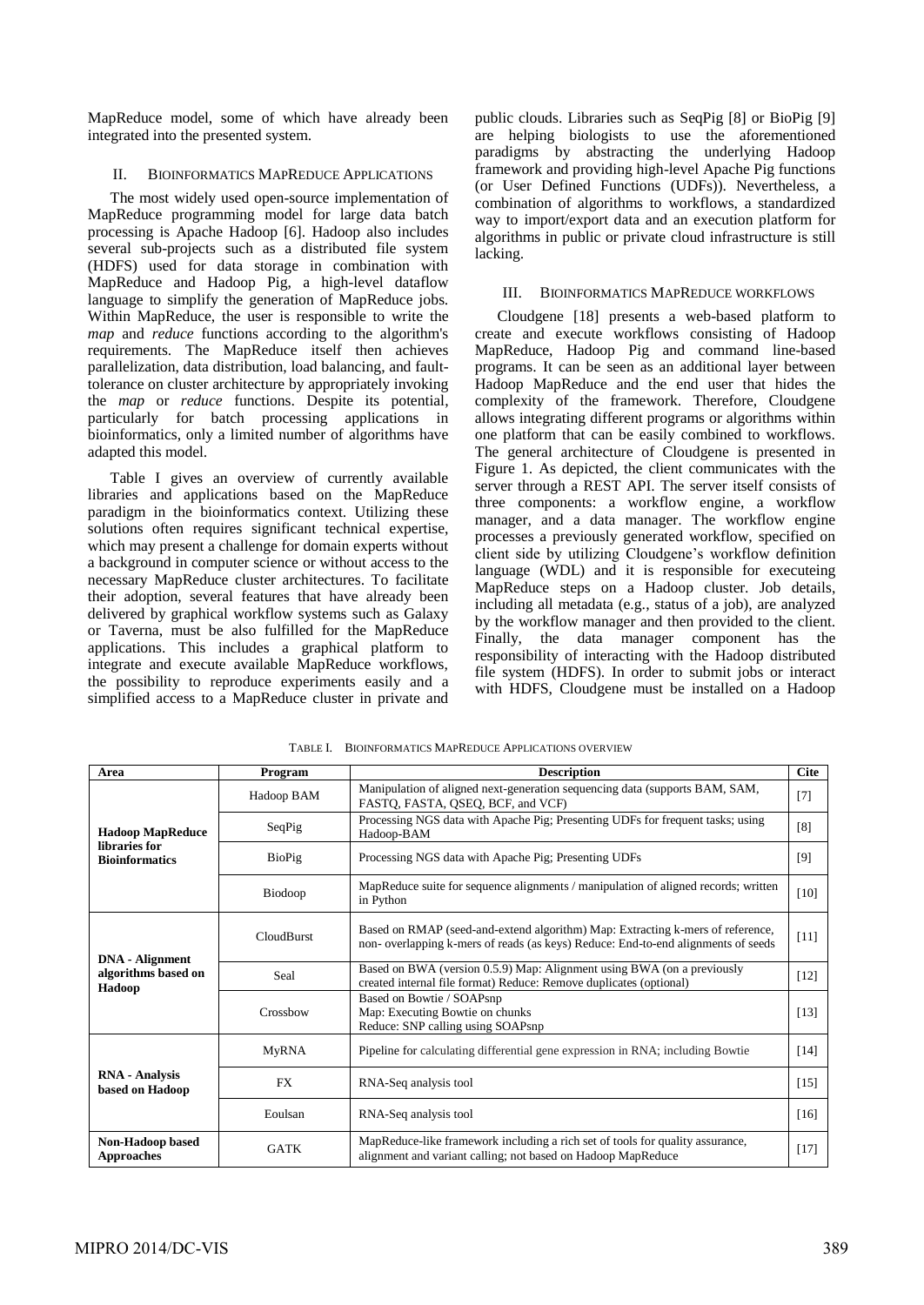

Figure 1. Cloudgene Architecture

### <span id="page-2-0"></span>cluster namenode.

Existing applications can be integrated into the workflow platform by utilizing Cloudgene's plugin interface. No adaptation to the source code is needed, while only a simple WDL manifest file including a header, input parameters, output parameters and the definition of the workflow itself need to be created. [Figure](#page-2-1)  [2. s](#page-2-1)hows the integration process of CloudBurst [\[11\]](#page-4-10) into Cloudgene. The manifest file includes all the aforementioned parameters. When launching Cloudgene, the manifest file is loaded and the client interface is automatically rendered using information from the file.

A project like Cloudgene lives from its integrated use cases. Therefore, several tools (Crossbow, MyRNA, CloudBurst and Seal) have been already integrated in Cloudgene and will be extended with additional applications in the future. Especially with Hadoop 2 (based on YARN), new algorithms utilizing other programming models than MapReduce will be most likely developed.

# IV. BIOINFORMATICS MAPREDUCE WORKFLOWS IN THE CLOUD

Underlying a workflow system such as Cloudgene, functional compatible cluster architecture is a prerequisite for executing MapReduce jobs. Unfortunately, small to medium sized research institutes can hardly afford the acquirement and maintenance of own computer systems with adequate performance. A possible solution comes in the form of cloud computing, which opens the opportunity to use compute and storage resources or services on demand. Cloud computing provides the possibility to rent computer hardware from different providers (e.g., AWS, HP) and those can be used to analyze necessary datasets.

However, laborious challenges need to be addressed to make these resources available to the researchers. Specifically, although cloud computing provides a way to acquire computational resources on demand, the resources provided are either virtual machines on the Internet or specific programming libraries, which are unusable for domain experts because they require considerable configuration and ongoing management. A viable analysis solution thus needs to be accessible and deployable



<span id="page-2-1"></span>Figure 2. The integration process of CloudBurst into CloudGene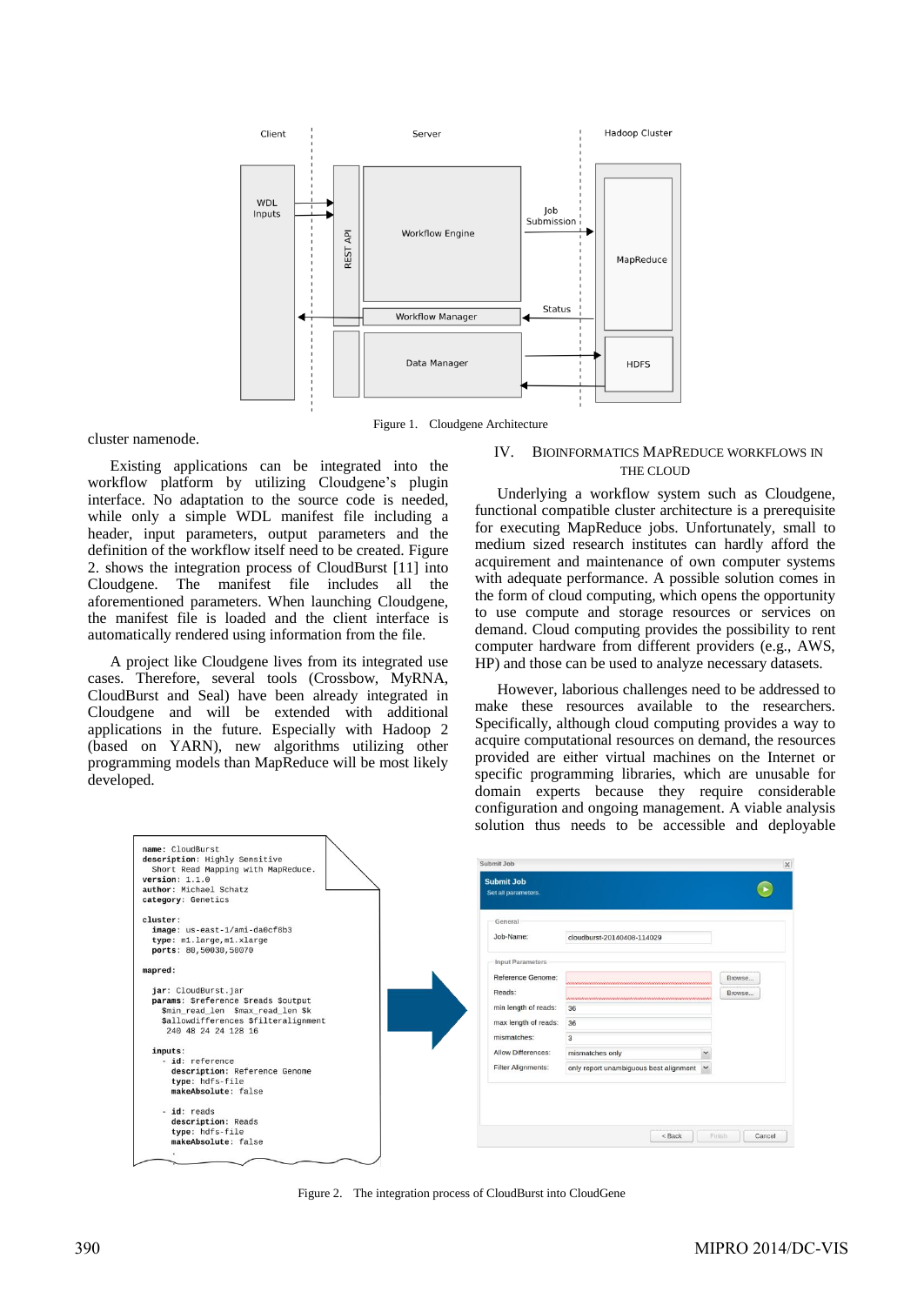without informatics expertise while efficiently and automatically using dynamically scalable resources.

Commercial companies also offer higher-level services that provide functional MapReduce frameworks. Examples include AWS Elastic Map Reduce (EMR) service or the Rackspace Hortonworks. While these options represent a workable solution, they are also forcing the system to use a particular cloud infrastructure provider, thus locking the user down. Open source Hadoop cluster distributions, such as the Cloudera CDH or MapR M series offer alternatives to the Apache Hadoop distribution. These distributions need to be installed, configured, and managed on computational infrastructure comparable to the low-level cloud resources (i.e., virtual machines).

In response, as part of Cloudgene, Cloudgene-Cluster has been developed as a web-based system to acquire and configure a MapReduce cluster in the cloud. Cloudgene-Cluster allows the orchestration of a full working Hadoop MapReduce cluster, the installations of additional services such as Apache Pig and user specific libraries or software. On top of the cluster, Cloudgene's workflow engine is provided. The end result is that a user is able to access Cloudgene in the cloud without any limitations to an inhouse cluster architecture or having to setup their own cluster. Although Cloudgene-Cluster provides an acceptable solution for providing a Hadoop cluster for the Cloudgene workflow application to utilize, its functionality is limited and, more importantly, borderlines the scope of an otherwise workflow system. Instead of developing a full-featured Hadoop manager within the workflow application, it is more beneficial to delegate resource orchestration step to another application.

To help in this regard, we have previously constructed a software system called CloudMan [\[18\],](#page-4-7) which makes it possible to easily procure and configure a functional data analysis platform on a cloud infrastructure. The procured platform delivers a scalable cluster-in-the-cloud and a data analysis environment preconfigured with a number of



<span id="page-3-0"></span>Figure 3. A layered view of the applications composing a flexible, functional tools ecosystem

applications. With its ability to be launched and managed via a web browser on a number of clouds, customized as necessary, and easily shared with collaborators, CloudMan makes it possible to readily utilize cloud resources in a research environment [\[20\].](#page-4-17) Notably, CloudMan provides access to the Galaxy application, preconfigured with dozens of bioinformatics tools and hundreds of gigabytes of reference genome data [\[21\].](#page-4-18) Beyond these user-level features exposed in a web browser, CloudMan offers a set of application execution environments: a batch scheduler environment via Sun Grid Engine (SGE), a MapReduce environment using Hadoop and SGE integration, and a support for federated job execution environment via HTCondor [\[22\].](#page-4-19) These enable a range of workloads to be readily executed atop procured cloud resources.

Internally, CloudMan implements a service-oriented architecture that allows arbitrary tools to be described as services. Once implemented, these services are easily deployed within the CloudMan platform making the tools available (to the user or other services/tools). CloudMan further implements a service dependency management framework that allows services to specify other services as their prerequisites. This makes it suitable for wrapping the Cloudgene workflow application as a CloudMan service. Because CloudMan provides a number of cloud orchestration and scaling features as well as includes a Hadoop-based application execution environment [\[22\],](#page-4-19) by specifying Hadoop as its prerequisite, CloudMan will ensure a functional Hadoop cluster to be available for the Cloudgene workflow application to utilize when started. This service-to-tools ecosystem is visualized i[n Figure 3.](#page-3-0) 

Delegating the setup of the parallel compute environment to CloudMan opens the door for Cloudgene application to incorporate and make use of additional, big data, computational models (e.g., real-time data streaming). Comparable to the Hadoop environment, rather than needing to provide an implementation for provisioning the desired environment, such environment may be provided as a CloudMan service that can be simply requested by the Cloudgene application. The given environment will still need to be provided with the CloudMan platform. However, the expectation is that it will be possible to reuse much of the functionality already provided by the platform (e.g., cloud resource management), thus simplifying the service development process. Lastly, CloudMan platform already integrates a number of bioinformatics tools and a workflow system (Galaxy). As mentioned, Galaxy implements an execution model for the running jobs via the traditional batch scheduler. Adding Cloudgene into the platform, as a workflow system for MapReduce type applications, presents an opportunity to integrate the two job execution models.

## V. CONCLUSION

The MapReduce model has proven to be a simple but effective programming model for implementing algorithms for the analysis of large datasets on large clusters and is thus very well suited for the Cloud. However, the usage of this paradigm is still limited to a small number of highly qualified domain experts.